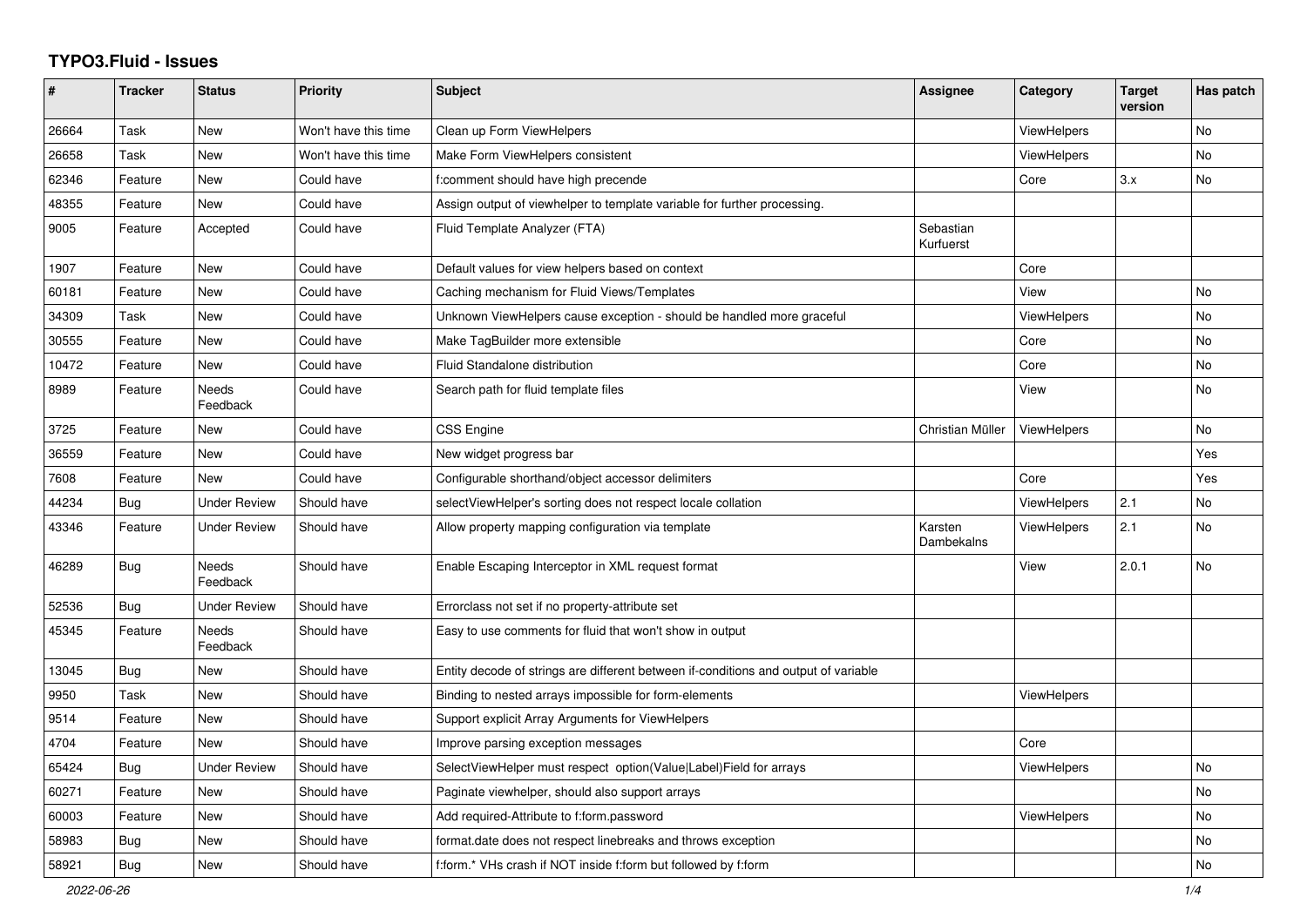| ∦     | <b>Tracker</b> | <b>Status</b>            | <b>Priority</b> | <b>Subject</b>                                                                                | <b>Assignee</b>       | Category    | <b>Target</b><br>version | Has patch |
|-------|----------------|--------------------------|-----------------|-----------------------------------------------------------------------------------------------|-----------------------|-------------|--------------------------|-----------|
| 56237 | Task           | <b>New</b>               | Should have     | in-line (Condition) ViewHelpers should not evaluate on parsing                                |                       |             |                          | No        |
| 55008 | <b>Bug</b>     | <b>Under Review</b>      | Should have     | Interceptors should be used in Partials                                                       | Christian Müller      |             |                          | No        |
| 54284 | <b>Bug</b>     | New                      | Should have     | Default Option for Switch/Case VH                                                             |                       | ViewHelpers |                          | No        |
| 54195 | Task           | <b>New</b>               | Should have     | Rename and move FormViewHelper's errorClass value, currently 'f3-form-error'                  | Adrian Föder          | ViewHelpers |                          | No        |
| 53806 | <b>Bug</b>     | <b>Under Review</b>      | Should have     | Paginate widget maximumNumberOfLinks rendering wrong number of links                          | Bastian<br>Waidelich  | Widgets     |                          | No        |
| 52640 | Feature        | <b>Under Review</b>      | Should have     | Create an UnlessViewHelper as opposite to the IfViewHelper                                    | Marc Neuhaus          |             |                          | No        |
| 52591 | Bug            | <b>New</b>               | Should have     | The Pagination Widget broken for joined objects                                               |                       |             |                          | No        |
| 51277 | Feature        | <b>New</b>               | Should have     | ViewHelper context should be aware of actual file occurrence                                  |                       |             |                          | No        |
| 50888 | Bug            | <b>Under Review</b>      | Should have     | WSOD by changing name of section and if Fluid caches are generated                            |                       |             |                          | No        |
| 49756 | Feature        | <b>Under Review</b>      | Should have     | Select values by array key in checkbox viewhelper                                             |                       |             |                          | No.       |
| 49600 | Bug            | New                      | Should have     | f:form tag shown as a HTML on frontend                                                        |                       | ViewHelpers |                          | No        |
| 47669 | Task           | New                      | Should have     | FormViewHelper does not define the default request method                                     |                       |             |                          | No        |
| 47006 | Bug            | <b>Under Review</b>      | Should have     | widget identifier are not unique                                                              |                       |             |                          | No        |
| 46545 | Feature        | New                      | Should have     | Better support for arrays in options of SelectViewHelper                                      |                       |             |                          | No        |
| 46257 | Feature        | <b>Under Review</b>      | Should have     | Add escape sequence support for Fluid                                                         |                       | Core        |                          | No        |
| 46091 | Task           | <b>Needs</b><br>Feedback | Should have     | Show source file name and position on exceptions during parsing                               |                       |             |                          | No        |
| 45394 | Task           | <b>New</b>               | Should have     | Forwardport Unit test for standalone view                                                     |                       | View        |                          | No        |
| 45153 | Feature        | New                      | Should have     | f:be.menus.actionMenuItem - Detection of the current select option is insufficient            |                       |             |                          | No        |
| 43072 | Task           | New                      | Should have     | Remove TOKENS for adding templates fallback in Backporter                                     |                       | View        |                          | No.       |
| 43071 | Task           | New                      | Should have     | Remove TOKENS for adding fallback teplates in B                                               |                       |             |                          | No        |
| 42743 | Task           | New                      | Should have     | Remove inline style for hidden form fields                                                    |                       |             |                          | No        |
| 42397 | Feature        | New                      | Should have     | Missing viewhelper for general links                                                          |                       |             |                          | No        |
| 40081 | Feature        | New                      | Should have     | Allow assigned variables as keys in arrays                                                    |                       |             |                          | No        |
| 39990 | <b>Bug</b>     | New                      | Should have     | Same form twice in one template: hidden fields for empty values are only rendered<br>once     |                       | Core        |                          | No        |
| 39936 | Feature        | New                      | Should have     | registerTagAttribute should handle default values                                             |                       | ViewHelpers |                          | No        |
| 38130 | Feature        | New                      | Should have     | Checkboxes and multiple select fields should have an assignable default value                 |                       |             |                          | No        |
| 37619 | <b>Bug</b>     | New                      | Should have     | Fatal Error when using variable in name attribute of Section ViewHelper                       |                       | ViewHelpers |                          | No        |
| 37095 | Feature        | New                      | Should have     | It should be possible to set a different template on a Fluid TemplateView inside an<br>action | Christopher<br>Hlubek |             |                          | No        |
| 36655 | Bug            | New                      | Should have     | Pagination Links                                                                              |                       | Widgets     |                          | No        |
| 36410 | Feature        | New                      | Should have     | Allow templates to send arguments back to layout                                              |                       | ViewHelpers |                          | No        |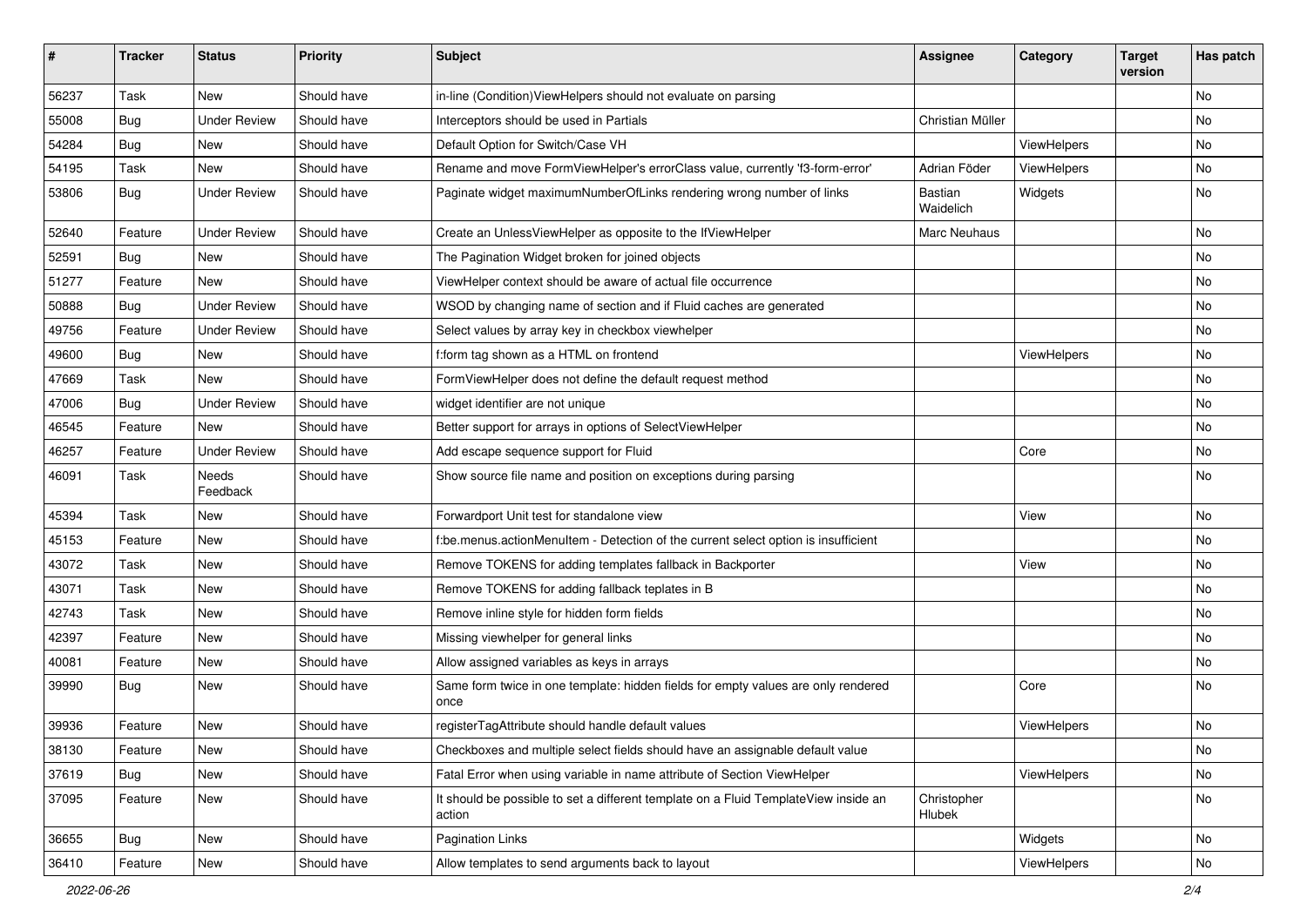| #     | <b>Tracker</b> | <b>Status</b>       | <b>Priority</b> | Subject                                                                                                     | <b>Assignee</b>             | Category    | <b>Target</b><br>version | Has patch |
|-------|----------------|---------------------|-----------------|-------------------------------------------------------------------------------------------------------------|-----------------------------|-------------|--------------------------|-----------|
| 34682 | Bug            | <b>Under Review</b> | Should have     | Radio Button missing checked on validation error                                                            |                             | ViewHelpers |                          | No        |
| 33394 | Feature        | Needs<br>Feedback   | Should have     | Logical expression parser for BooleanNode                                                                   | <b>Tobias Liebig</b>        | Core        |                          | No        |
| 33215 | Feature        | New                 | Should have     | RFC: Dynamic values in ObjectAccess paths                                                                   |                             |             |                          | <b>No</b> |
| 31955 | Feature        | New                 | Should have     | f:uri.widget                                                                                                |                             | Widgets     |                          | No        |
| 28554 | Bug            | <b>New</b>          | Should have     | (v4) implement feature flag to disable caching                                                              |                             |             |                          | No        |
| 28553 | Bug            | New                 | Should have     | improve XHProf test setup                                                                                   |                             |             |                          | No        |
| 28552 | Bug            | New                 | Should have     | (v5) write ViewHelper test for compiled run; adjust functional test to do two passes<br>(uncached & cached) |                             |             |                          | No        |
| 28551 | Bug            | Accepted            | Should have     | (v4) backport VHTest                                                                                        | Sebastian<br>Kurfuerst      |             |                          | No        |
| 28550 | Bug            | New                 | Should have     | (v4) make widgets cacheable, i.e. not implement childnodeaccess interface                                   |                             |             |                          | <b>No</b> |
| 28549 | Bug            | New                 | Should have     | make widgets cacheable, i.e. not implement childnodeaccess interface                                        |                             |             |                          | No        |
| 12863 | Bug            | New                 | Should have     | Attributes of a viewhelper can't contain a '-'                                                              | Sebastian<br>Kurfuerst      | Core        |                          | No        |
| 10911 | Task           | New                 | Should have     | Tx_Fluid_ViewHelpers_Form_AbstractFormViewHelper->renderHiddenIdentityField<br>should be more reliable      |                             | ViewHelpers |                          | <b>No</b> |
| 8648  | Bug            | New                 | Should have     | format.crop ViewHelper should support all features of the crop stdWrap function                             |                             | ViewHelpers |                          | No        |
| 8491  | Task           | Needs<br>Feedback   | Should have     | link.action and uri.action differ in absolute argument                                                      | Karsten<br>Dambekalns       | ViewHelpers |                          | No        |
| 5933  | Feature        | Accepted            | Should have     | Optional section rendering                                                                                  | Sebastian<br>Kurfuerst      | ViewHelpers |                          | No        |
| 3481  | Bug            | <b>New</b>          | Should have     | Use ViewHelperVariableContainer in PostParseFacet                                                           |                             | Core        |                          | <b>No</b> |
| 3291  | Feature        | Needs<br>Feedback   | Should have     | Cacheable viewhelpers                                                                                       |                             |             |                          | No        |
| 58862 | Bug            | Needs<br>Feedback   | Should have     | FormViewHelper doesn't accept NULL as value for \$arguments                                                 | <b>Bastian</b><br>Waidelich | ViewHelpers |                          | Yes       |
| 32035 | Task           | New                 | Should have     | Improve fluid error messages                                                                                |                             | Core        |                          | Yes       |
| 30937 | <b>Bug</b>     | New                 | Should have     | CropViewHelper stringToTruncate can't be supplied so it can't be easily extended                            |                             | ViewHelpers |                          | Yes       |
| 52419 | Bug            | New                 | Should have     | Wrong PHPDocs notation for default value inline f:translate viewhelper                                      |                             |             | 2.0                      | No        |
| 40998 | <b>Bug</b>     | <b>Under Review</b> | Should have     | Missing parent request namespaces in form field name prefix                                                 | Sebastian<br>Kurfuerst      | ViewHelpers | 1.1.1                    | No        |
| 36662 | <b>Bug</b>     | Needs<br>Feedback   | Should have     | Checked state isn't always correct when property is collection                                              | Kevin Ulrich<br>Moschallski | ViewHelpers | 1.1.1                    | No        |
| 45384 | Bug            | New                 | Must have       | Persisted entity object in widget-configuration cannot be deserialized (after reload)                       |                             | Widgets     | 2.0.1                    | No        |
| 59057 | <b>Bug</b>     | <b>Under Review</b> | Must have       | Hidden empty value fields shoud be disabled when related field is disabled                                  | Bastian<br>Waidelich        | ViewHelpers |                          | No        |